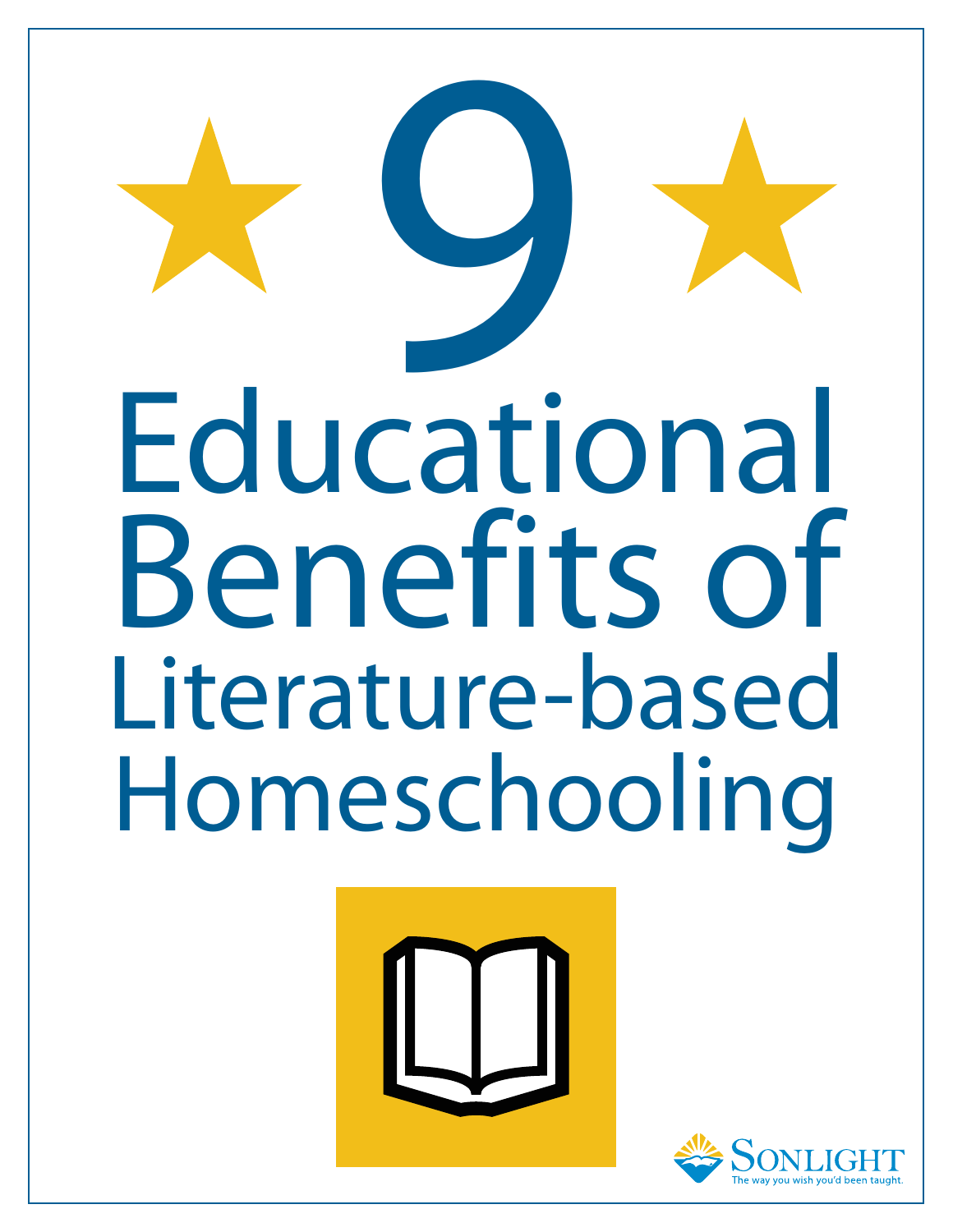Audrey wondered if she should give up. She wanted her family to enjoy homeschooling. But the daily textbook lessons felt so … dull! Had she made a mistake trying to teach her children at home?

Audrey decided to change up her curriculum. In her own words, she gave a big "Goodbye to boring textbooks!!" and switched to literature-based learning.

Her family now uses curriculum that centers on "real" books. They learn history through biographies and historical fiction, her kids learn to read through engaging stories instead of dry workbooks, and together they learn about cultures and the world through gripping books. Audrey says:

*Our children (and I!) truly look forward to our school days now. I am so thankful for this opportunity to create such strong bonds with my precious children while they learn. –Audrey Z, Aug. 2011*

 In other words, Audrey and her family love their homeschool now. But a big question remains: are her kids really learning with this new approach? Is curriculum built on literature-based learning just a *fun* option, or is it truly more effective than textbooks or computer-based learning?

Of course, every homeschool family is different; you have the wonderful freedom to choose the homeschool style that fits you. But strong evidence—and the experience of thousands of homeschool families—shows that literature-based learning really does work.

Consider nine educational benefits of literature-based learning.

#### **1. Literature conveys information in an enjoyable format.**

As a parent, you know that a bit of fun can make all the difference. As that cheerful nanny says, "a spoonful of sugar helps the medicine go down."

That's what literature does. It takes valuable information and knowledge — that may be rather bland on its own — and wraps it up in an "easy-to-swallow" story.



Think back to your childhood for a moment. Do you remember the books your parents read to you? *Green Eggs and Ham, Good Night Moon, Mike Mulligan and His Steam Shovel* ... ?

Do you remember the books you read by yourself, after you "graduated" from read-aloud time? Nonfiction books about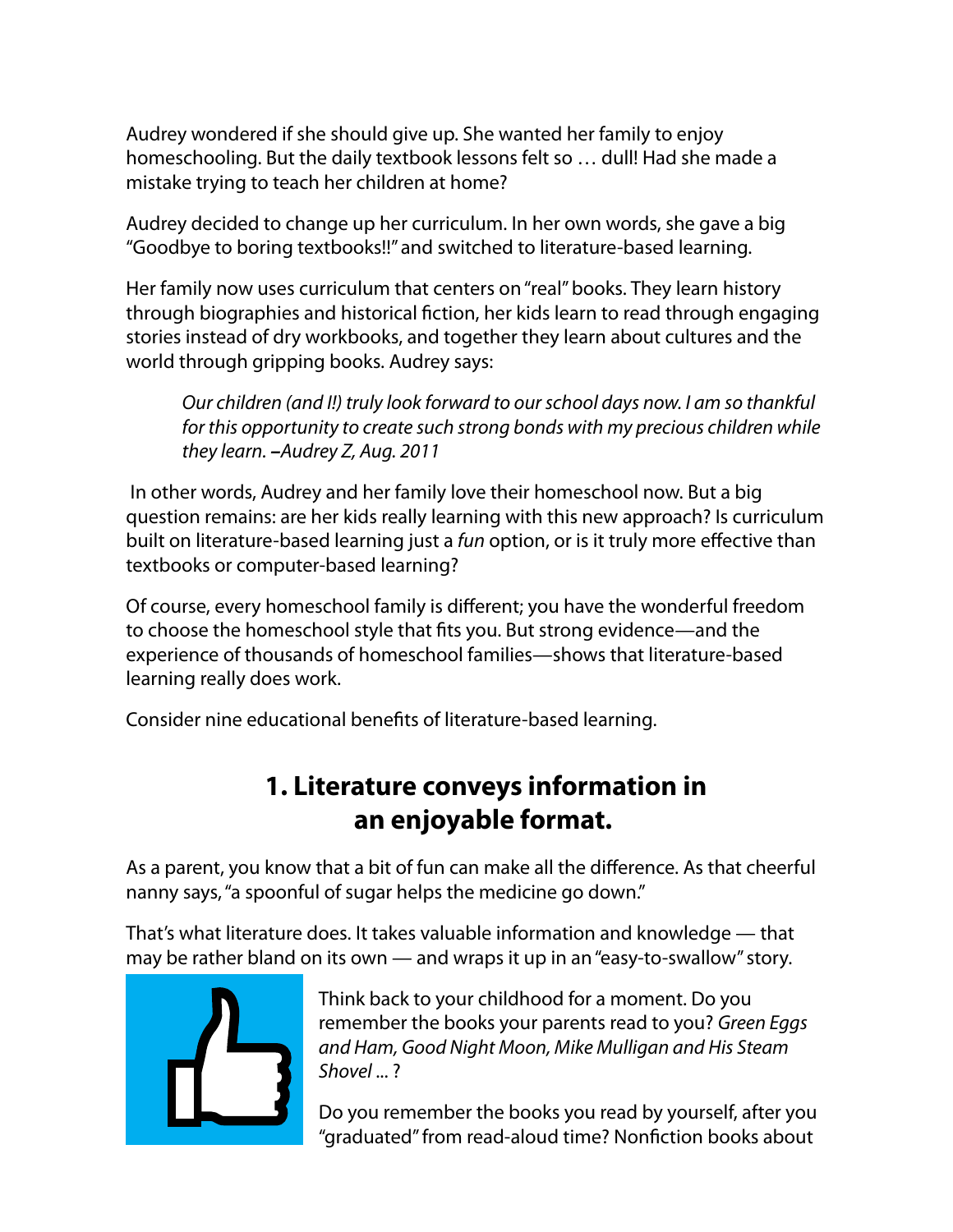dinosaurs, airplanes, and horses ... Fiction books like *Frog and Toad, Make Way for Ducklings, Homer Price, Old Yeller* ... Can you picture them ... remember the stories ... recall the characters?

Most of us remember our favorite childhood books in vivid detail. In fact, we often want our kids to read the same books we read as children.

In those books you read as a child, you gained valuable insights, practical information, exposure to various cultures, and a desire to acquire — or avoid certain character qualities. Perhaps you learned about perseverance in *The Little Engine that Could*, the value of family in the *Little House on the Prairie* books, or the importance of loyalty in *The Boxcar Children*. You may have learned about Polynesian culture in *Island of the Blue Dolphins*, grappled with racism through *Roll of Thunder, Hear My Cry*, or "visited" Japan in *Sadako and the Thousand Paper Cranes*. You had a world of knowledge and experience right at your fingertips. You wanted to enter that world ... and you enjoyed it when you visited.

This is the experience you can offer your kids today. Through literature, you can introduce children to people and places around the world and throughout history. You can give them worthy heroes who can inspire courage, integrity and generosity in your children. And you can do this in a way kids enjoy.

You may wonder how the enjoyable nature of stories helps kids learn. Well, we know that when kids read, they learn. And when kids enjoy learning, they want to keep on learning. Literature-based curriculum capitalizes on that fact.

Which type of student do you think will learn more? The one who protests against each assignment and book? Or the one who is sneaking off his "school" books to reread at night because they're just so good?

#### **2. Literature conveys information in a format that is easy to remember.**

Facts and figures without context are difficult to remember. That's why a lot of memory systems rely on mnemonics and other memory tricks to memorize raw data.

But put those same facts and figures into a story — give them context — and all of a sudden, it's easy to remember the information! Stories serve as anchors for facts and figures that would otherwise be lost in the great sea of information in your mind.

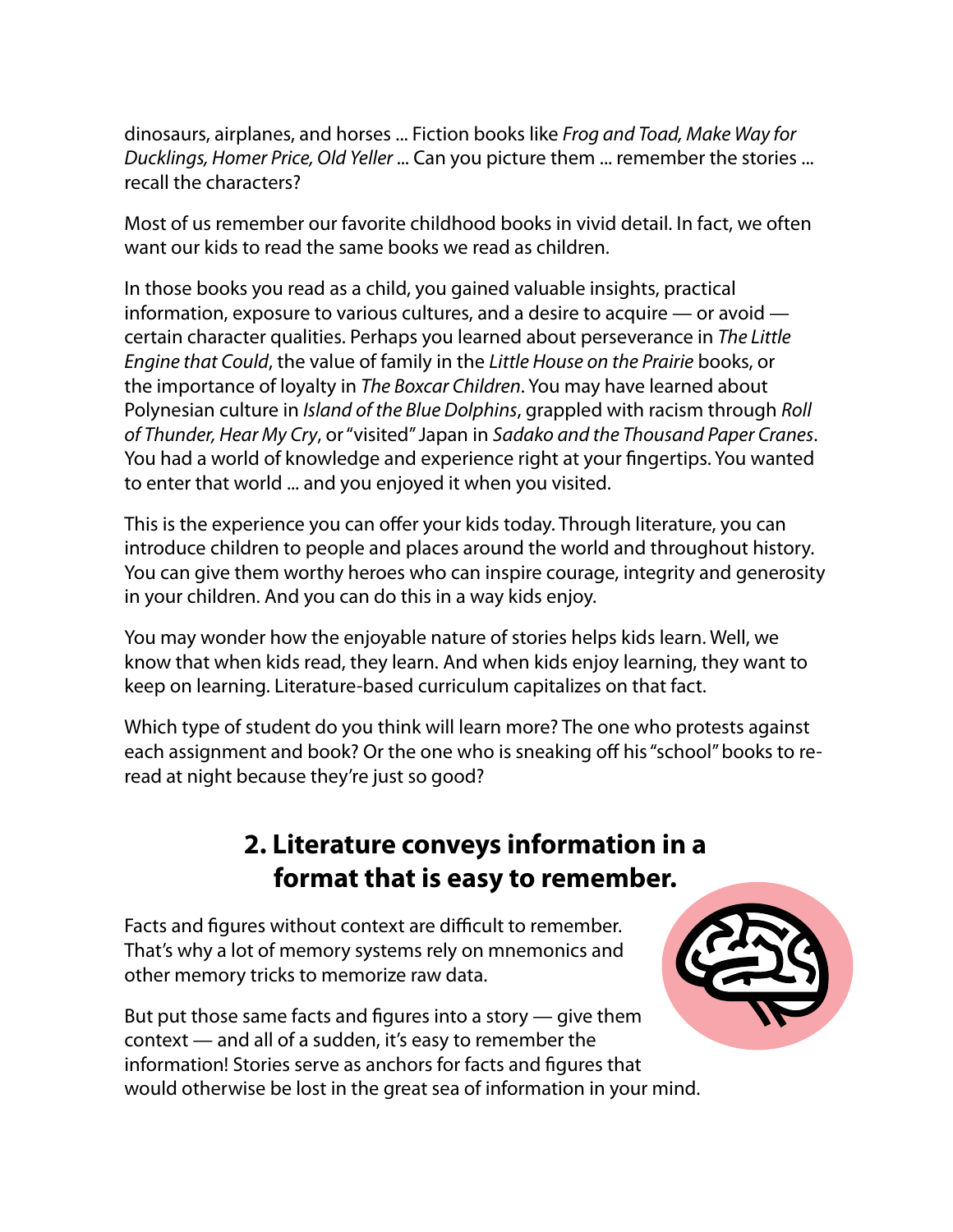Let's compare an excerpt from a common seventh grade American history textbook and a passage from a book that third-graders can read in literature-based curriculum. First, the textbook:

*The shot heard 'round the world*. On the morning of April 19, 1775, the first shots of the **War for Independence** (sometimes called the *Revolutionary War*) were fired at Lexington, Massachusetts. It is not known for sure who fired the first shot, but it was a shot heard 'round the world, for it was to change the course of human history.

After killing eight Americans and wounding ten others at Lexington, the British marched on to Concord, destroying the military supplies stored there. **The Battle of Lexington and Concord** was not quite over, however. As the British troops headed back to Boston, patriots fired on them from behind trees, shrubs, and barns. Although 93 Americans died that day, the British lost 273 men. For a brief moment in history, little Massachusetts stood alone against one of the great empires of the world.

*The Second Continental Congress*. Less than a month after the Battle of Lexington and Concord, on May 10, 1775, the Second Continental Congress convened in Philadelphia. John Hancock was elected president. The assembled representatives of the American people decided emphatically that they would fight. The *Continental Army* was established, a call was issued to the colonies to raise troops and funds, and **George Washington** (1732-1799), who had distinguished himself as a lieutenant colonel in the French and Indian War, was appointed commander-in-chief.<sup>1</sup>

Did your eyes start to glaze over? It's just information, laid out on the page, waiting for little minds to somehow absorb it.

But consider this segment from *Johnny Tremain*, a historical fiction work for elementary-age children. As a literature-based homeschool curriculum company, Sonlight Curriculum uses this book in our "Intro to American History, Year 1 of 2" program suitable for 3<sup>rd</sup>, 4<sup>th</sup> or 5<sup>th</sup> grade students. This excerpt describes Boston citizens watching British soldiers return from their defeat at the Battle of Lexington:

Although no townsmen, except only the doctors, were permitted on the wharf, Johnny knew that hundreds of them stood well back and

<sup>1</sup> Jerry H. Combee, Ph.D., Kurt Grussendorf, Beka Horton, Brian Ashbaugh, Susan Etheridge, *History of the World in Christian Perspective*, Third Edition (Pensacola, FL: A Beka Book, 1995), 310.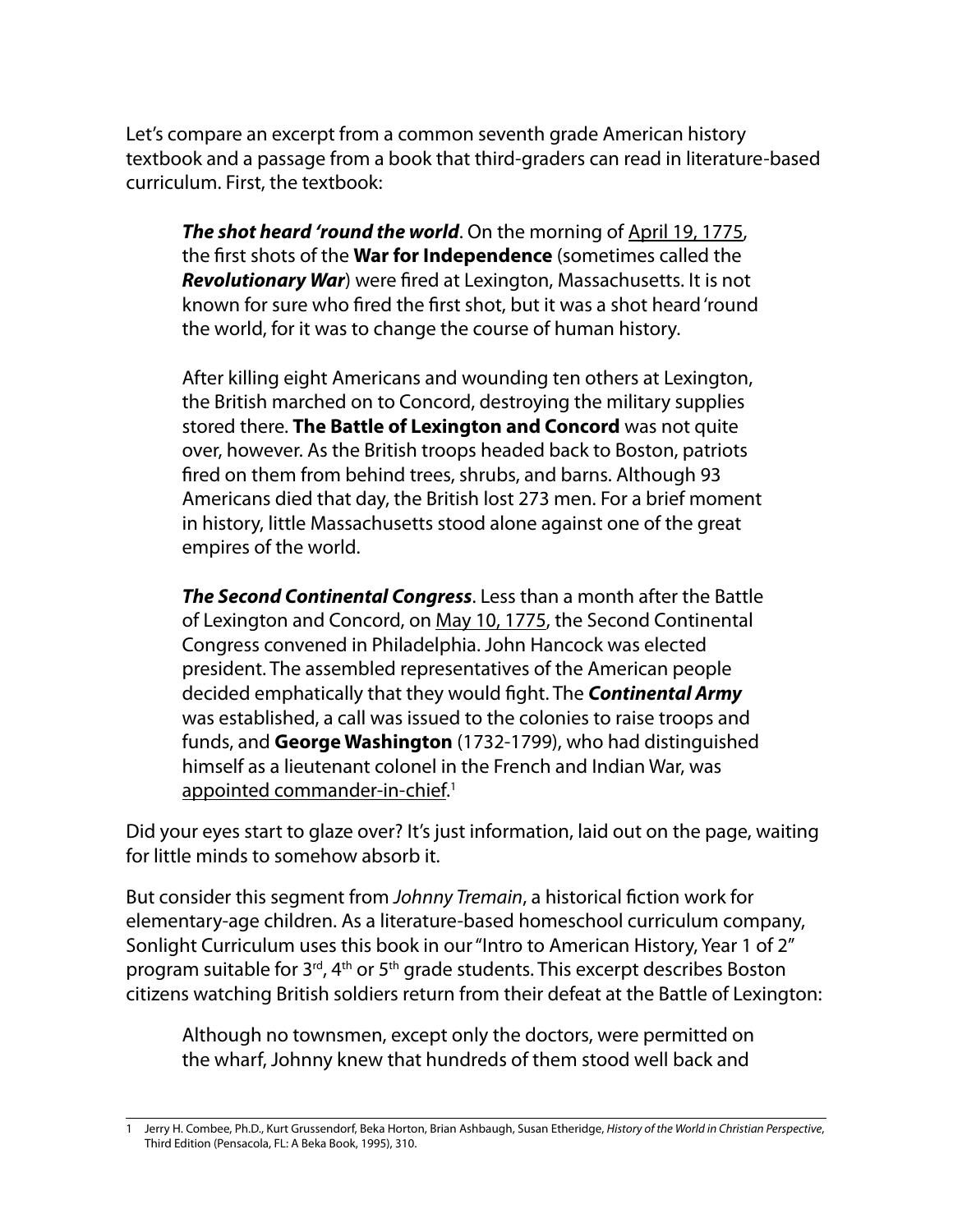in the darkness, gloating. They were not saying much, only watching. Then one man began to whistle and the next took it up and the next and the next. The whistling was shrill as a fife. They had not forgotten the prophecy of that morning, 'They go out by "Yankee Doodle," but they'll dance to it before nightfall!'

'Yankee Doodle' filled the darkness....

Four more boats were coming in. Johnny dared move out onto the wharf, but he still kept well in shadow. More wounded. Could these be the very men who had started out so confidently? Bedraggled, dirty, torn uniforms, torn flesh, lost equipment. Faces ghastly with fatigue and pain. Some were twisting and crying out.

The first boats were filled with privates. They had been packed in, and now were being tossed ashore, like so much cordwood. Most of them were pathetically good and patient, but he saw an officer strike a man who was screaming.

Johnny's hands clenched. 'It is just as James Otis said,' he thought. 'We are fighting, partly, for just that. Because a man is a private is no reason he should be treated like cordwood.'2

The literature-rich approach to home education provides the context; it communicates information in the midst of a story. You can't miss the drama because "you are there." You feel the pain. You grieve the losses. You are there in the thick of things. And you understand and remember. You remember the years, or the general places and times in history. Because you understand the broader context.

Instead of a few paragraphs in a textbook, you get entire novels and biographies that you can't put down. When your children have watched and experienced the Revolutionary War through Johnny Tremain's eyes, they'll remember why the war happened, who was involved, what the costs were, what the conflict was, and what the results were. Pretty impressive stuff.

*My children remember the historical events far better with [a literature-based curriculum] than if they had read about them in a textbook. My children don't understand how anyone can say history is boring. –Steph W, Aug. 2011*

<sup>2</sup> Esther Forbes, *Johnny Tremain* (New York: Dell Publishing 1943), 240-241. Sonlight item [#DA04](http://www.sonlight.com/DA04.html).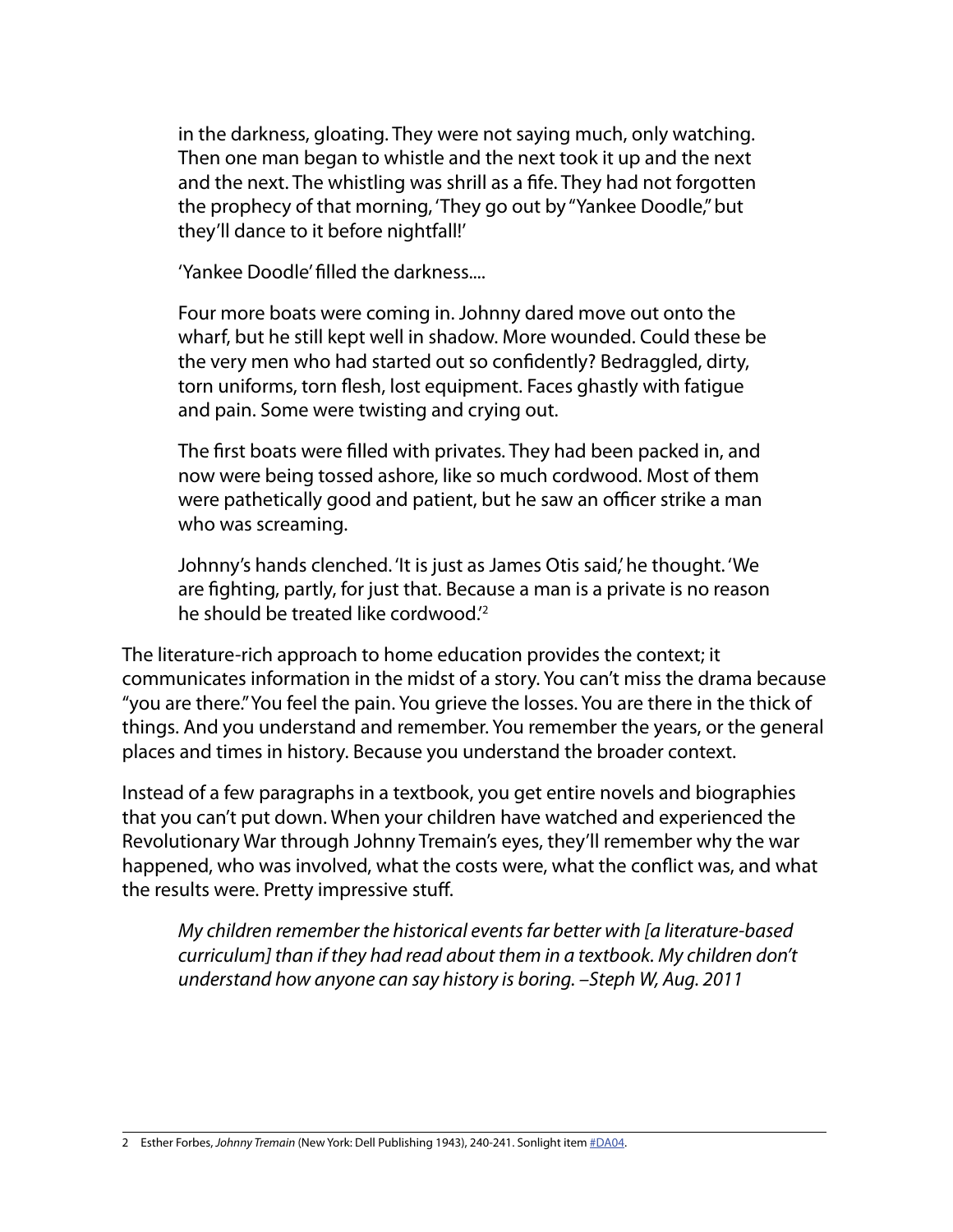### **3. Literature encourages you to interact with your kids.**

Many parents struggle to get their kids to talk to them. Maybe you've experienced this yourself. But when you use literature as the foundation of your homeschool curriculum, you may find it's much easier to spark conversations. *Good* conversations. *Significant* conversations.

With a literature-rich homeschool program, you'll spend some time each day reading aloud to your children. This reading will often prompt a question or two from your children. They'll ask about the story, the characters, or unfamiliar words.



As you interact with their questions, you'll sometimes find you and your children enjoying entire conversations — the kind of conversations that will shape their thoughts and values.

When your children read on their own, you'll find it quite common for them to initiate conversation with you without being prompted ... because it's enjoyable for children to talk about the stories they're reading.

But even if your children don't initiate a conversation with you, good literature-rich curriculum will provide direction and plenty of great discussion questions to help you along. One homeschool mom who uses Sonlight Curriculum wrote:

*Sonlight gives us a platform in which to explore and discuss the world in light of our beliefs. My kids are learning how to think critically and logically by reading all kinds of books and discussing all kinds of issues with us. Sonlight has become more than a curriculum. It is part of our lifestyle. —Elaine B of Massachusetts*

Interaction with your children helps you form meaningful relationships with them. Your discussions together are also vital to your children's education. Simply talking about their learning helps your kids remember what they're learning. And as you discuss with your kids, you can naturally assess how much your kids understand and where they need extra explanation. We believe that literature, more than any other educational medium, encourages this interaction.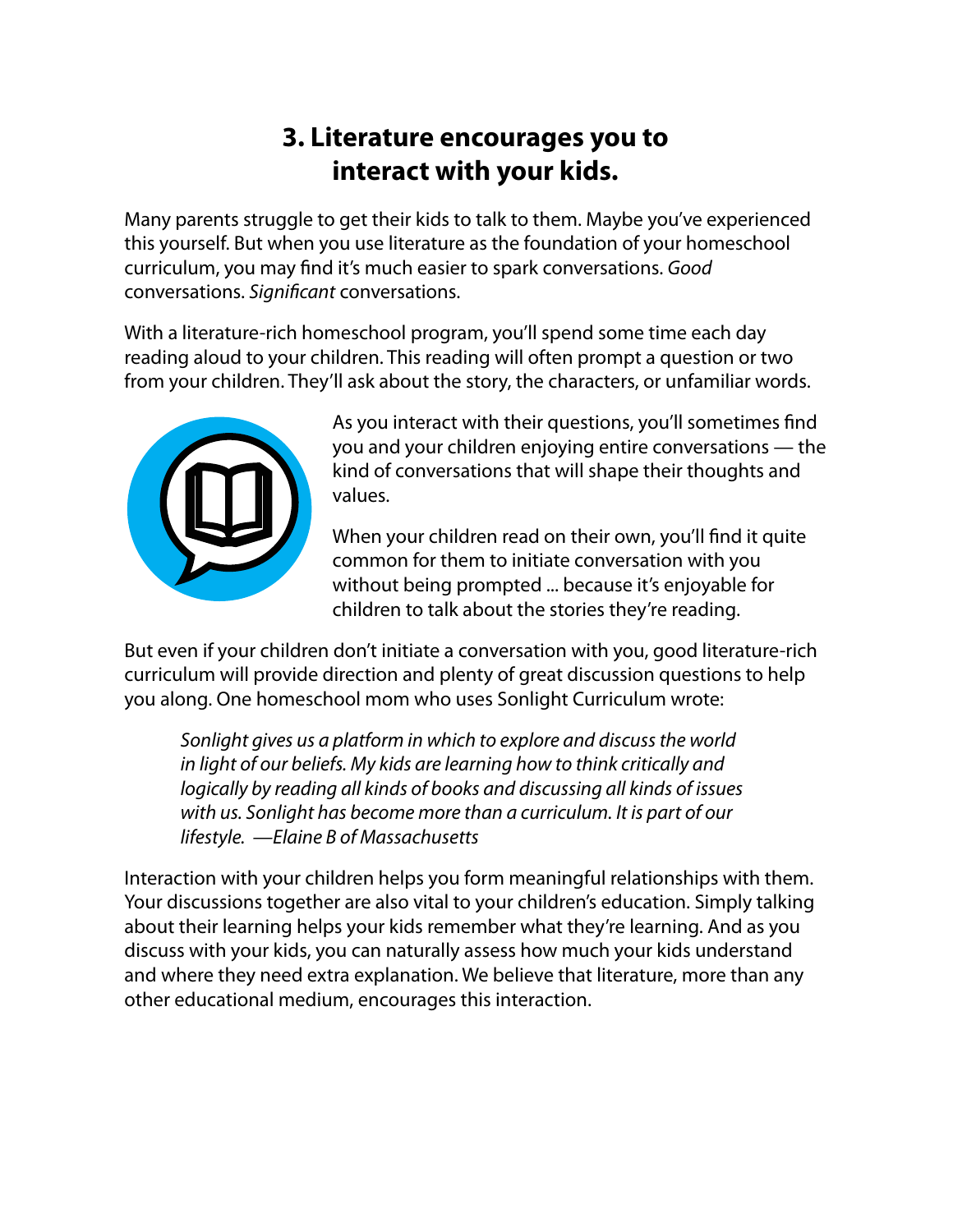# **4. Literature helps your children develop a superb vocabulary**

Do you know the single best way for children to acquire the enormous vocabulary they need to become educated adults? You guessed it. Reading!

Even simple children's books contain a much wider vocabulary than that which college educated adults use in day-to-day speech. Look at this excerpt from a classic children's story for preschoolers:



Little Bear stopped now and then to eat berries. Then he had to hustle along to catch up!

Because his feet were tired of hustling, he picked out a large clump of bushes and sat down right in the middle and ate blueberries.<sup>3</sup>

Just think of those words (in a book for *preschoolers*) – when is the last time you used the words "hustle" or "clump" in everyday speech? Or what about the phrase "now and then"? This is all vocabulary your children should certainly learn. When they read regularly, they will naturally absorb scores of new words without even realizing it.

You can buy special "vocabulary curriculum" such as flash cards and workbooks. Those can be a helpful supplement. But by themselves, they can't even come close to building the kind of vocabulary that reading will. As children learn new words in context and see them again and again in various books, they will absorb the new words as part of their toolbox of words.

We believe that reading is really the best (perhaps the only) way children can develop the extensive vocabulary they'll need for academic and professional success in life.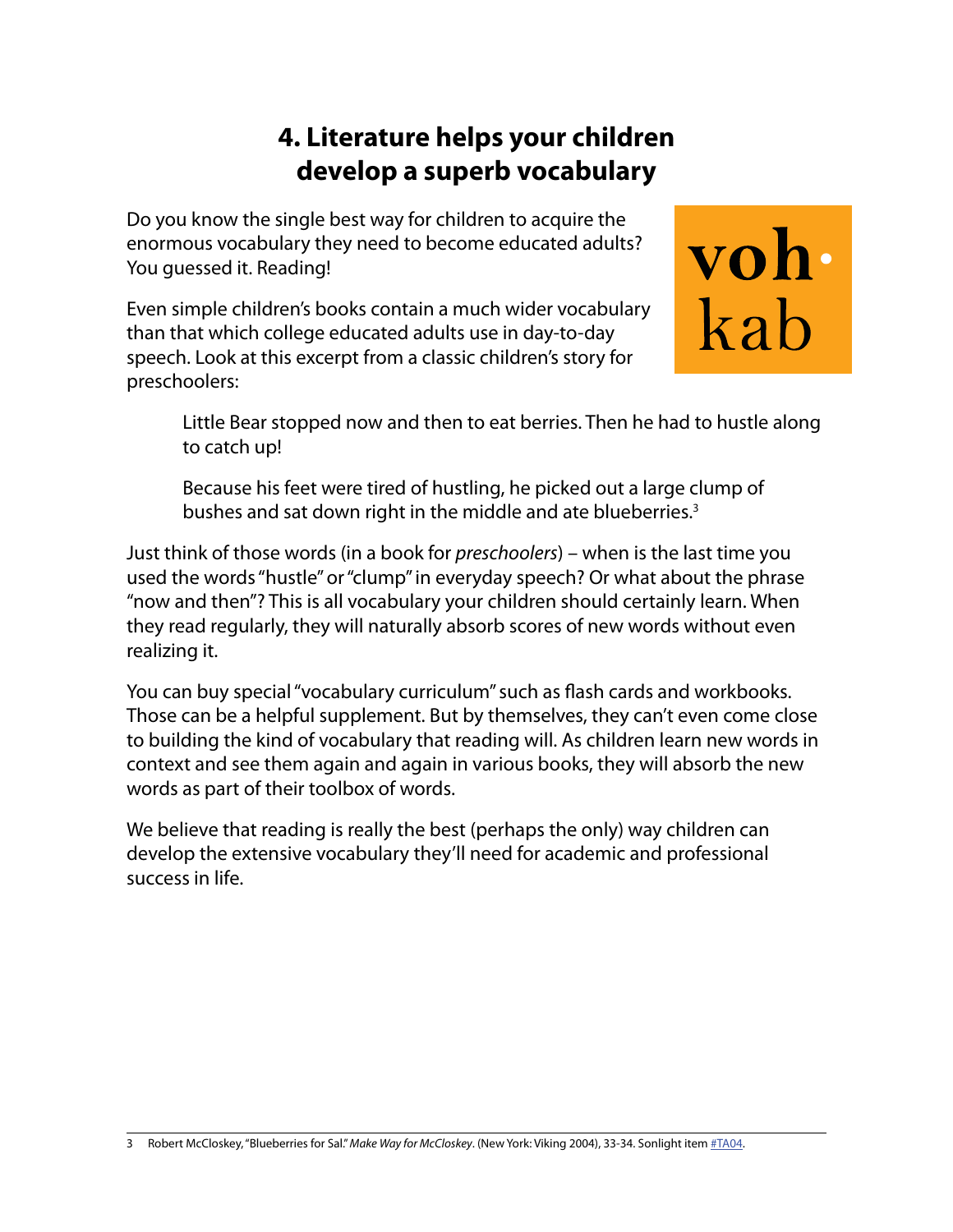### **5. Literature helps your children develop global awareness**

Do you have money in your homeschool budget for a trip around the world? Probably not.



But as global commerce and politics becomes increasingly interconnected, we must prepare our children for the world we live in. As adults, our kids will probably interact and work with people from a huge variety of cultures. At the very least, they will see and hear about these cultures on the news.

So how do we prepare them for this? Aside from traveling, reading may be the best way to help children become aware of the world. Reading opens doors for children to walk in the

shoes of people very different from your own family. Literature lets you see the perspective of characters who have lived throughout history and around the world. Fiction and biographies answer questions such as: How do children on the other side of the world live? What do they wear and eat? How do they play? How do they interact with their families? How do their families worship? What do they believe? How do they view the world?

As your children learn these points about different cultures, they also learn another, more important point: people are people. As you read "real books" with your kids, they learn to appreciate the uniqueness of different races and nationalities.

Good literature-rich curriculum should include books that help you get to know cultures very different from your own. You can meet characters (fictional and real) from Peru and Pakistan, China and Cambodia, South Africa and Switzerland. As you journey with these characters in gripping books, your kids will come to see people of that culture as real people, just like yourself.

You may be impressed with how similar people really are around the world. Maybe their houses are a little different, but they still have houses. Maybe their food is different, but they still eat food. Maybe their practical day-to-day struggles look different than ours, but these characters still have emotions like ours, families like ours and hopes and dreams like ours. If you help your children understand this, what a gift you have given them!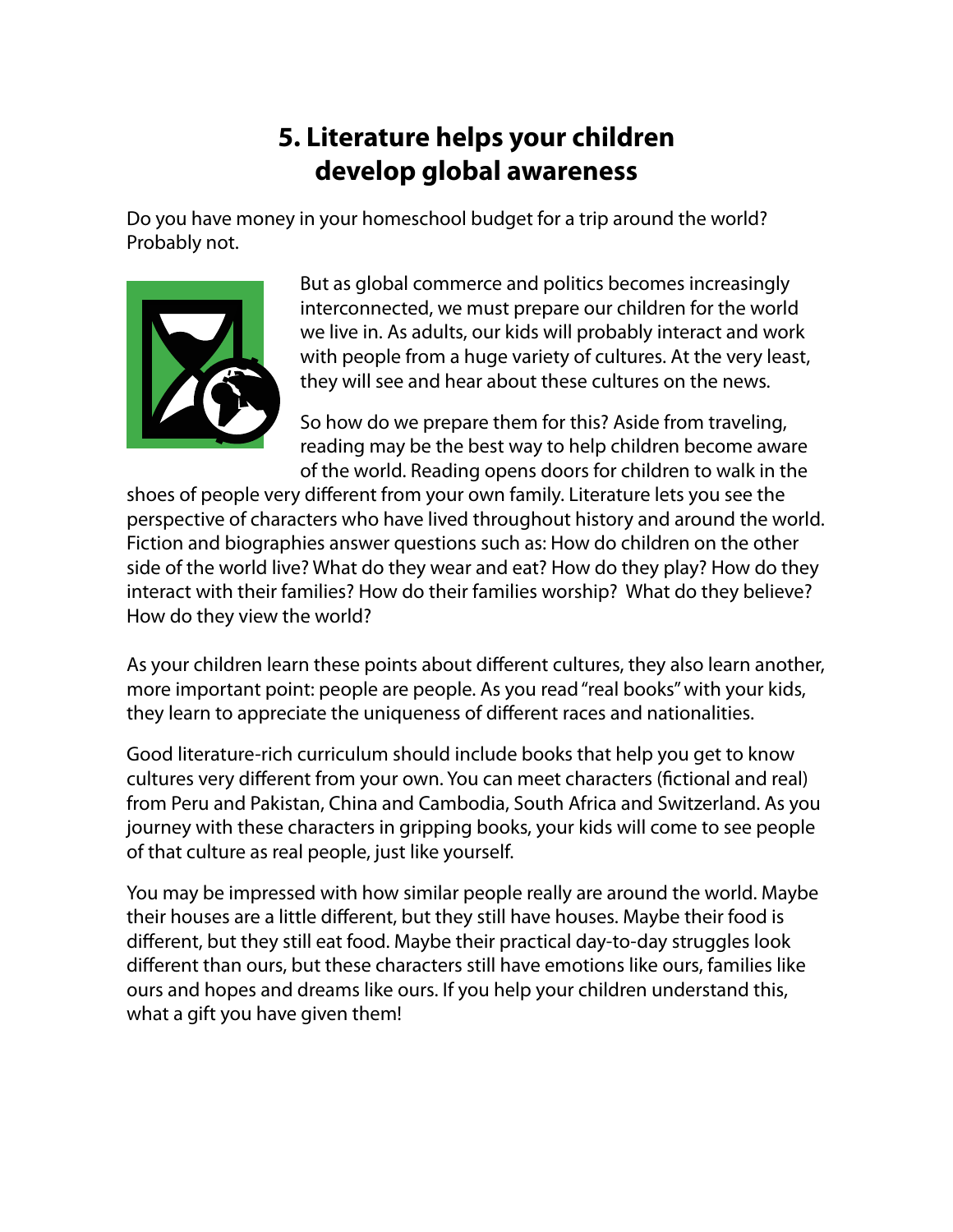# **6. Reading develops cultural literacy**

Vocabulary and global awareness may be part of a broader category: cultural literacy. As E. D. Hirsch, Jr. demonstrates in his bestselling work, *[Cultural Literacy](http://www.sonlight.com/RR106.html)*, there is a certain basic set of background information people must know if they are to get along in a culture—let alone to influence it.

They must be aware of the key historical events, significant persons, movements, groups and ideas that have shaped the culture. If you want your kids to influence the world, to impact the world for good, you must place a premium on cultural literacy.



But how do you help kids gain the variety of background knowledge they need?

Literature-based curriculum does wonders to help with that. After laying out the case for why we must be concerned with cultural literacy, Hirsch discusses how we might create school materials that advance cultural literacy. He writes:

*The single most effective step would be to shift the reading materials used in kindergarten through eighth grade to a much stronger base in factual information and traditional lore. … What is needed are reading texts that deliberately convey what children need to know and include a substantially higher proportion of factual narratives.*<sup>4</sup>

Literature-based curriculum does this by deliberately choosing books that teach your children history, cultural allusions (such as ancient Greek heroes like Hercules), and the way ordinary people have lived throughout history. Literaturebased curriculum biographies and other "factual narratives" that convey specific information. And as we've seen above, the fact that this information is presented in an engaging and enjoyable format helps kids absorb the facts they read.

As students follow a literature-based curriculum, they will naturally become aware of important historical, cultural and societal events, as well as crucial aspects of literature that one must know (such as the concept of "Big brother is watching you" from George Orwell's novel *1984*). Students must be aware of these books and their content so that they have a foundational base of knowledge and, more importantly, so they will be prepared to respond to these cultural influences in a strong and godly fashion.

<sup>4</sup> E. D. Hirsch, Jr., *Cultural Literacy*. (New York: Random House, Inc. 1988), 140. Sonlight item [#RR106.](http://www.sonlight.com/RR106.html)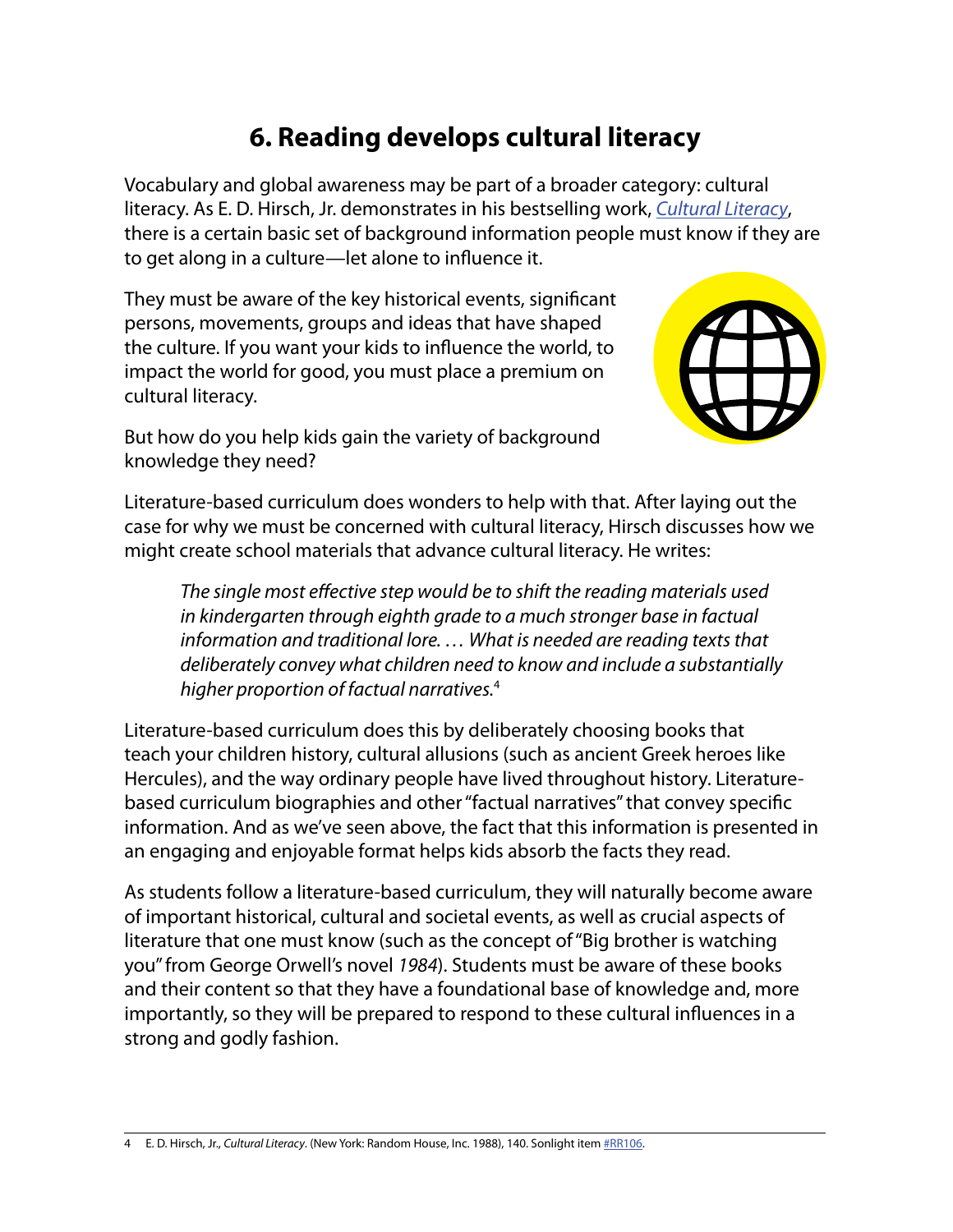## **7. Literature can help your children develop emotional intelligence and empathy.**



Reading takes us out of our own thoughts for a while. We enter into another's world and experience life through their eyes. We consider their predicaments and hope for good outcomes.

In this way, reading—particularly fiction—helps children become more empathetic.

Empathy, in turn, helps our children develop a heart of compassion for a broken world. It helps them look beyond the "stuff" of life the rest of the world runs after and focus on what is truly important. Empathy helps us and our children see beyond our own feelings and be aware of those around us. It helps our children recognize and identify with the emotions of others. For example, it may not be until your children read *Roll of Thunder, Hear My Cry* that they realize what others might feel like when they face discrimination for the color of their skin. Or maybe the classic story *The Hundred Dresses* will help your children grasp how hurtful it is to make fun of others.

Over the last few years, several studies in Psychology have pointed out how reading fiction helps develop empathy. As Dr. Keith Oatley of the University of Toronto writes,

Through a series of studies, we have discovered that fiction at its best isn't just enjoyable. It measurably enhances our abilities to empathize with other people and connect with something larger than ourselves.<sup>5</sup>

In real life, we may get occasional glimpses into other people's minds. A friend may tell us exactly what she's thinking or how she feels, and we can respond accordingly. Usually, however, we just have to guess at people's thoughts, emotions and motives.

Children aren't born with this ability to guess at people's inner worlds; it's something they must learn. And first, young children must learn that other people even *have* emotions and desires distinct from their own.

5 "Changing Our Minds," Winter 2009. Accessed March 2012 at [http://greatergood.berkeley.edu/article/item/chaning\\_our\\_minds/](http://greatergood.berkeley.edu/article/item/chaning_our_minds/)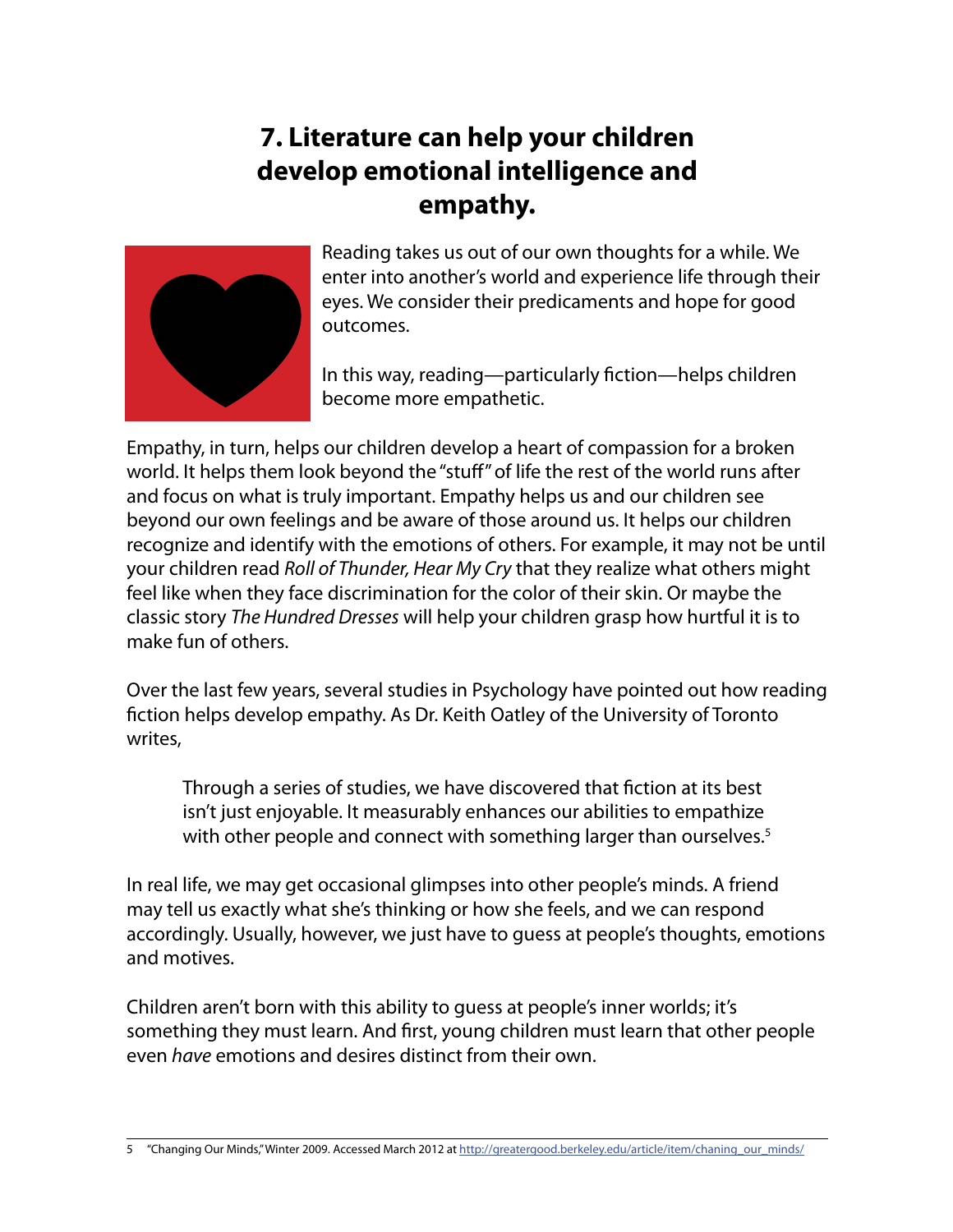Fiction helps teach this because it gives a free pass into other people's minds. We might see how a character feels when someone makes fun of her (as in *The Hundred Dresses*), how she reacts to a scary situation, and how she shows her family that she loves them.

What a valuable resource! Oatley writes:

We set aside our own plans and concerns for a while as we take up our book; we then take on the plans and concerns of a fictional character, and empathetically imagine what that character might feel.<sup>6</sup>

Fiction helps us imagine what others are thinking and feeling and trains us to feel empathy for others.

How does it do that? Since "novels can be thought of as simulations of how people react to combinations of social forces," reading them helps us "construct a mental model of the person to know what's going on inside their heads."7 In other words, reading helps children guess and understand what others are feeling; it helps them grow in emotional intelligence. This ability seems to transfer over into real life.

You can [read more about Oatley's studies here](http://greatergood.berkeley.edu/article/item/chaning_our_minds/). But whether or not you know the science behind it, know that with a literature-based curriculum, your times reading together serve multiple purposes at once. You're not just learning history, geography and culture. You're also giving your children lessons in empathy and emotional intelligence. That seems like time well spent!

#### **8. Reading with your children can help them develop good character**

Most homeschool parents not only want their children to receive a great academic education, they also want their children to become good people. They want to raise their children to be people of integrity and character. After all, what good is knowledge without character?

So then, how should we help our children develop righteous and godly character?

We believe that "character is caught, not taught." People develop good character by observing the behavior of others whom they



<sup>6</sup> The Psychology of Fiction," September 2011. Accessed March 2012 at [http://www.psychologytoday.com/blog/the-psychology-fiction/201109/narrative](http://www.psychologytoday.com/blog/the-psychology-fiction/201109/narrative-empathy)[empathy](http://www.psychologytoday.com/blog/the-psychology-fiction/201109/narrative-empathy)

7 "Changing Our Minds," Winter 2009. Accessed March 2012 at [http://greatergood.berkeley.edu/article/item/chaning\\_our\\_minds/](http://greatergood.berkeley.edu/article/item/chaning_our_minds/)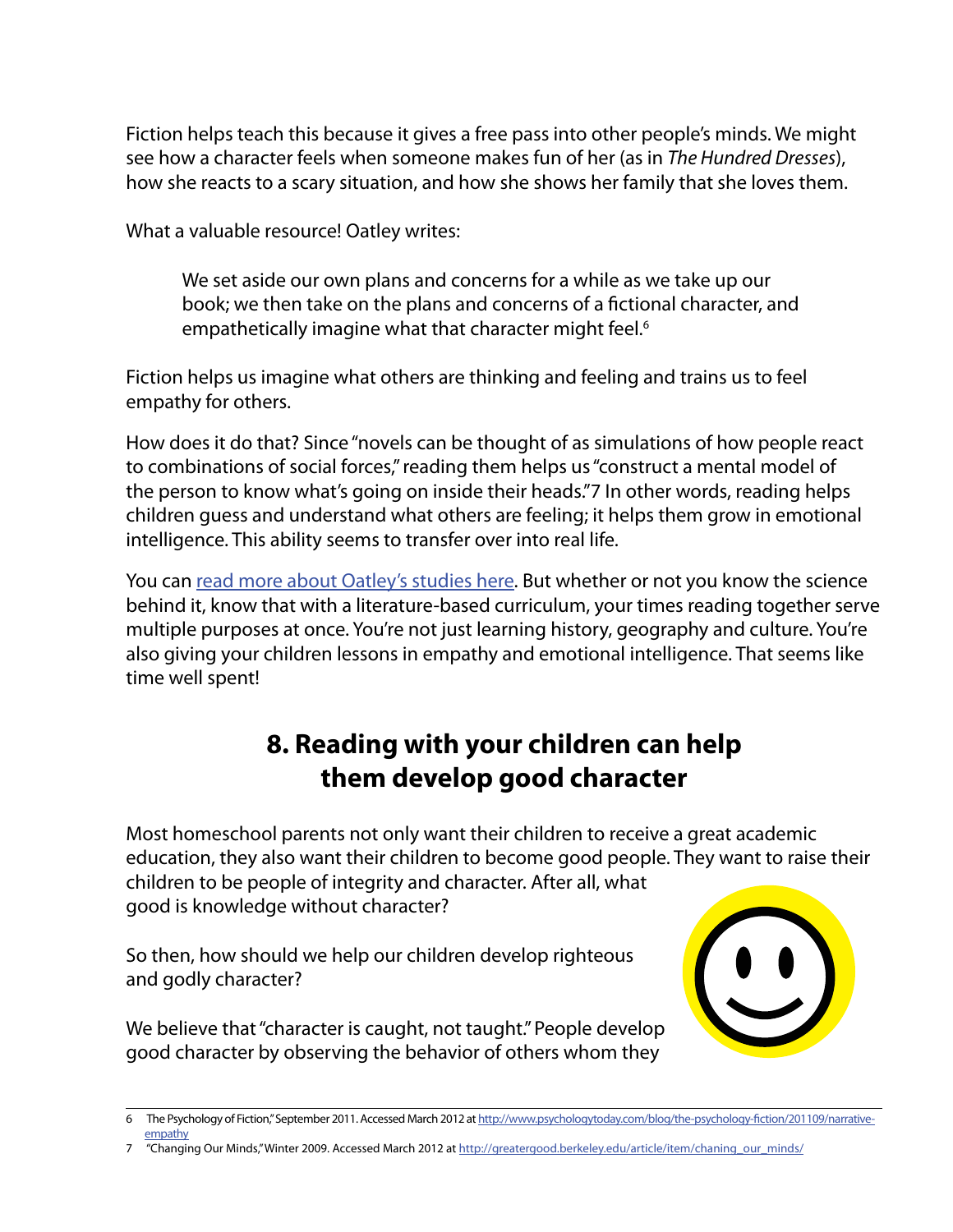respect and by letting the truths of the Bible sink into their life. Good character comes not during structured morality lessons, but through addressing issues as they arise in real life and discussing tricky questions with people you trust.

Children can also form character by meditating on and talking about the lives, moral dilemmas and ethical (or unethical) behavior of believable characters in realistic stories.

In order to provide plenty of fodder for this kind of meditation and discussion, good literature-rich curriculum includes books whose protagonists confront realistic ethical and moral dilemmas, work through them and overcome in the end to make righteous decisions.

We are convinced that the presence of true conflict and struggle in quality literature makes their moral or character-oriented "lessons" not only believable, but applicable as well.

In contrast, one homeschool mom, Jill, tells about trying to teach morality through simplistic moral tales such as "Never Tease a Weasel." Her children listened to the tales, but saw through the thin veneer and didn't apply the morals to their lives. Sure, they learned why you shouldn't tease a weasel, and that ducklings must obey at the first call from their mother. But the tales were contrived and abstract. They didn't translate into real life and help Jill's children understand that they shouldn't tease each other, or that they should listen when Mom called. You can [read more of](http://www.sonlight.com/blog/2011/10/catching-character.html)  [Jill's frustration here.](http://www.sonlight.com/blog/2011/10/catching-character.html)

If moral tales don't really work, why do "real books" do the trick? Because kids pay attention to believable characters in believable situations. When kids read about someone who honestly struggled and came out on top, they perk up.

Kids often view courageous characters as heroes. And we believe that helping children find true heroes to emulate will help them develop their character more fully than will simply memorizing facts about character traits. Moreover, we believe that when children read of real people (or believable fiction characters) who face significant challenges, remain faithful to God and overcome their circumstances, they will develop heroes worth imitating. Children will be inspired to live with courage and faithfulness, just like their heroes, and character will grow out of this inspiration.

Plus, literature gives you many opportunities to discuss character and morality with your children. If you're reading the quality books included in a literature-rich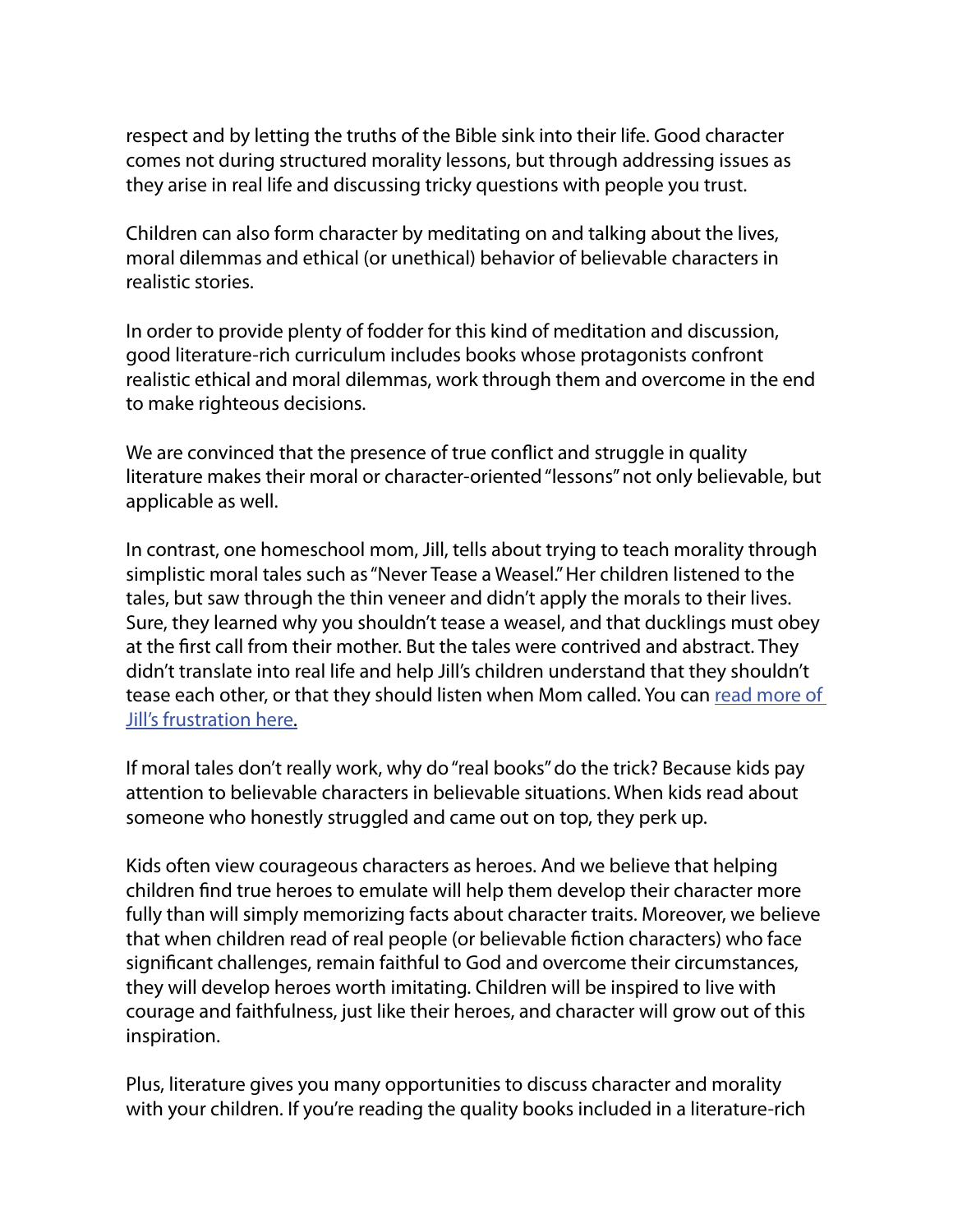curriculum, your children will learn to enjoy them and be eager to talk about them. You'll be able to discuss characters they admire (like brave and compassionate missionaries, or children who overcome great obstacles). As you read these compelling stories together, you can ask questions such as:

- • *What would you have done in this situation?*
- • *What kind of consequences do you think could come with this character's actions?*
- • *How do you think this character showed bravery (or kindness, or honesty, etc.)?*

When children see good character in books and honestly discuss it with their parents, they gain inspiration and practical know-how to grow in virtue.

(And in case you're wondering, Jill didn't stick with the moral tales for long. She discovered the power of reading real books as fodder for discussions on character. Click to read about [five of Jill's favorite "real books" that teach character.](http://www.sonlight.com/blog/2011/10/never-tease-a-weasel-character-training-part-two.html))

#### **9. Literature helps students become great writers**

The best writers read … a lot. Any good writing course will teach you this. Before your children become the next Mark Twain, they must first learn to imitate the style, flow and cadence of established writers.

Even if your children don't hope to write stunning novels, they will still need to learn to write clearly and winsomely. Reading is the best way to help your mind absorb the grammar, syntax, vocabulary and rhythm of good writing.

Your children can't stick to comic books and dry textbooks if they are to learn how to communicate well. Consider what one home educator wrote:



*I have a BA in English, emphasis on Literature. I teach writing/composition to our local homeschool co-op. Do you know what I have found? Without exception, the best writers have been kids who read quality books! The kids who use textbooks just don't get it. –Sarah M. in MI, June 2010*

Perhaps your children can learn to write without reading widely. But why give them that extra burden? You can train their ear to recognize and imitate good writing from their earliest days of cuddling on the couch reading aloud together.